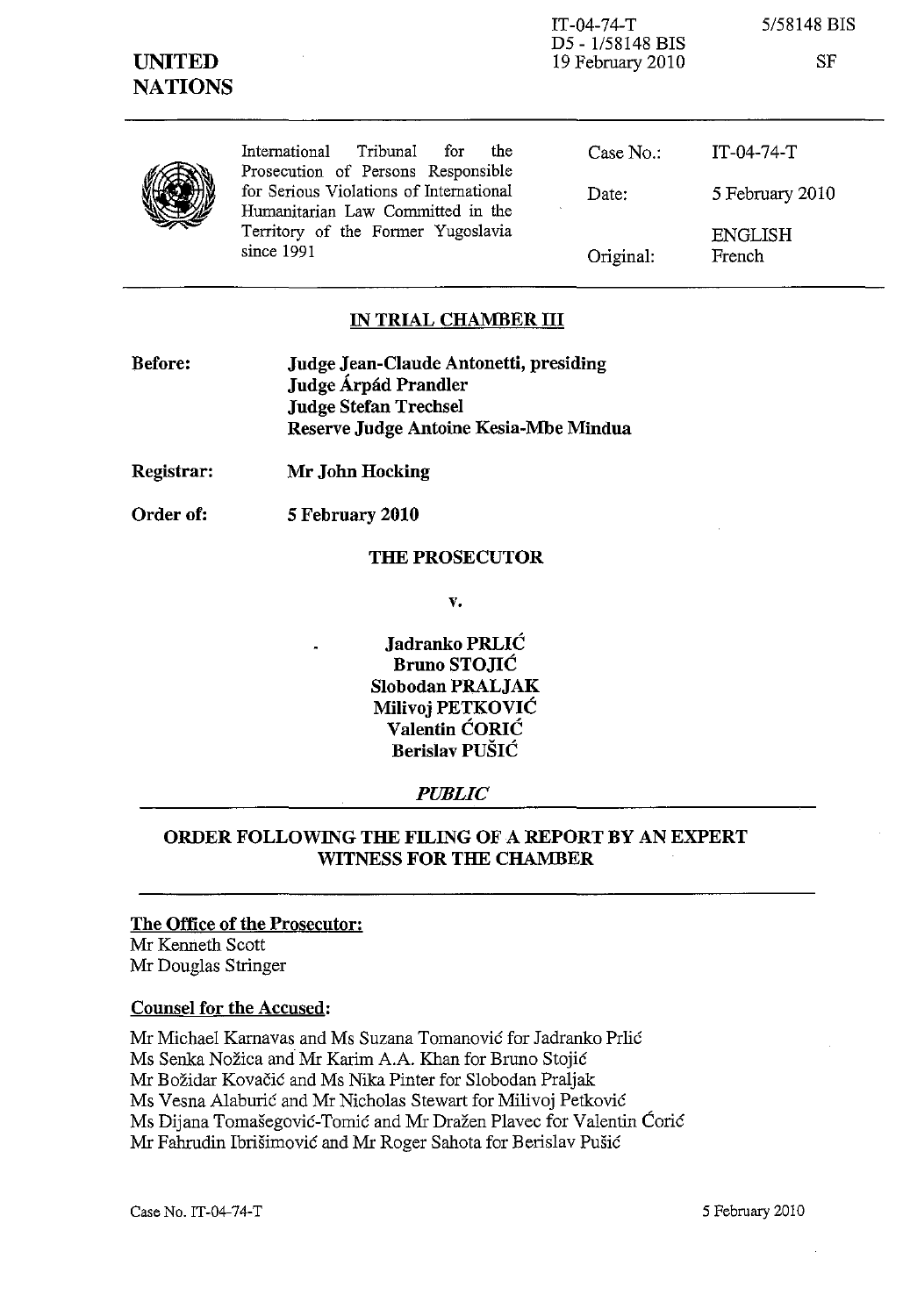**TRIAL CHAMBER III** ("Chamber") of the International Tribunal for the Prosecution of Persons Responsible for Serious Violations of International Humanitarian Law Committed in the Territory of the Former Yugoslavia since 1991 ("Tribunal");

## *PROPRIO MOTU;*

**SEIZED** of the "Order for the Production of Additional Evidence and for the Appointment of an Expert Witness for the Chamber", rendered publicly by the Chamber *proprio motu* on 9 September 2008 ("Order of 9 September 2008"), by way of which the Chamber ordered, pursuant to Rules 54, 94 *bis* and 98 of the Rules of Procedure and Evidence (''Rules''), the appointment of an expert entrusted with preparing a report to enlighten the Chamber as to the authenticity of the videotape marked as **IC** 00820 ("Videotape 1") from the ORF 2 television channel as well as the videotape marked as **IC** 00821 ("Videotape 2") from the RTV Mostar television channel (together "Videotapes"),

**NOTING** the letter from the Registry of the Tribunal ("Registry") of 15 October 2008 appointing Dr Heinrich Pichler as an expert ("Expert"), in accordance with the Order of 9 September 2008,

**NOTING** the interim report of the Expert of 15 January 2009,

**NOTING** the "Request for Assistance to the Republic of Bosnia and Herzegovina", rendered publicly by the Chamber *proprio motu* on 7 May 2009 ("Chamber's First Request for Assistance"), in which, pursuant to Article 29 (2) of the Statute of the Tribunal and Rules 33 (A) and 54 of the Rules, the Chamber sought the assistance of the authorities of the Federation of Bosnia and Herzegovina in order to obtain the original and unedited video material of Videotape  $2<sup>1</sup>$  from RTV Mostar,

**NOTING** the confidential letter, dated 19 June 2009, from the Embassy of Bosnia and Herzegovina to the Kingdom of the Netherlands, filed on 23 June 2009, notably forwarding a letter from RTV Mostar of 16 June 2009 in which RTV Mostar indicates

<sup>&</sup>lt;sup>1</sup> The Chamber notes that in the Chamber's First Request for Assistance, it erroneously attributed reference number rc 00820 to the videotape from the RTV Mostar television channel aud reference number IC 00821 to the videotape from the ORF 2 television channel. In the ecourt system, the videotape from the RTV Mostar television channel is marked as IC 00821 and the videotape from the ORF 2 television channel is marked as IC 00820.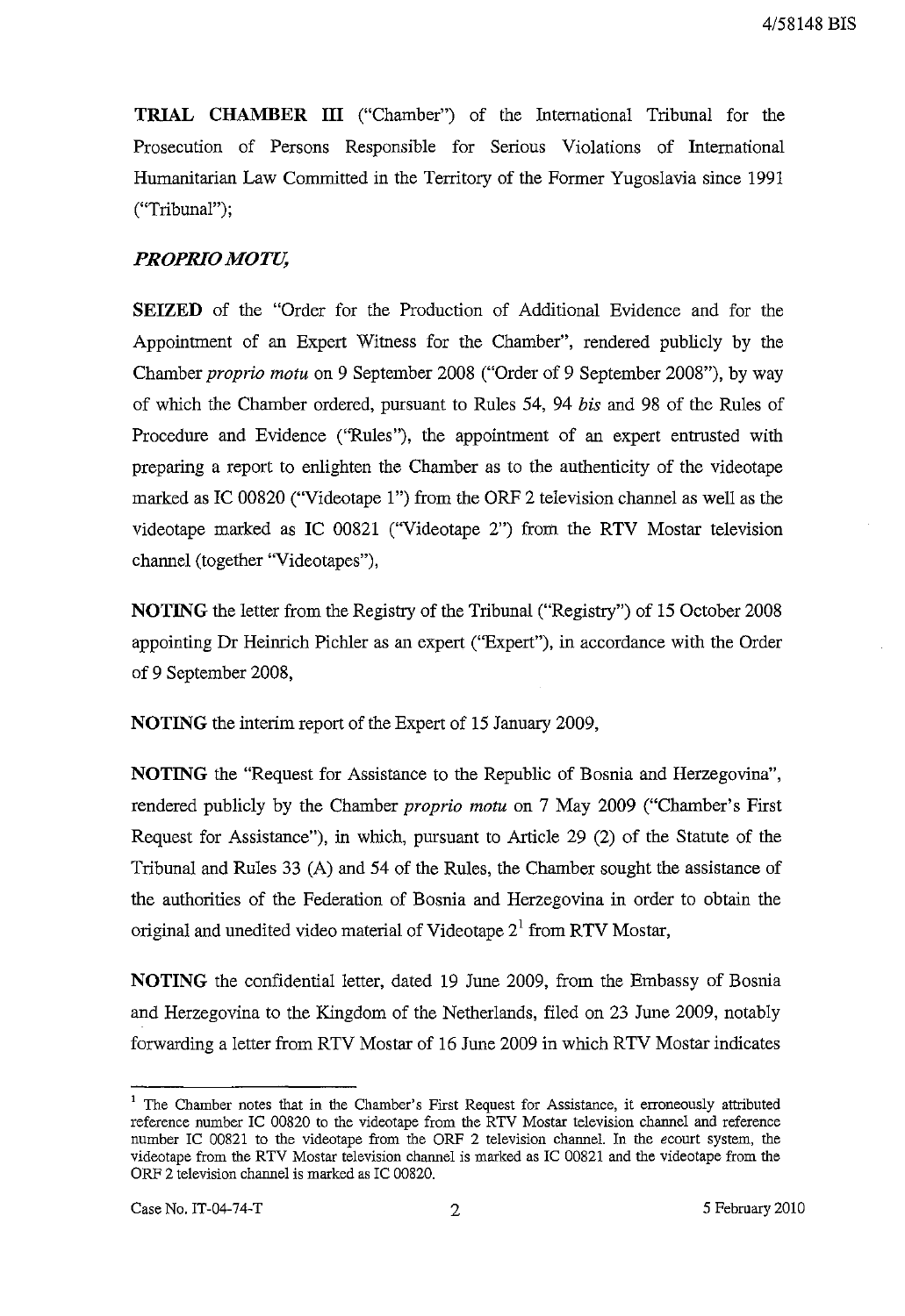that it is not in possession of the original and unedited video material of Videotape 2 and that the material is no longer available,

**NOTING** the "Second Request for Assistance to the Federation of the Republic of Bosnia and Herzegovina" rendered publicly by the Chamber *proprio motu* on 15 July 2009 ("Chamber's Second Request for Assistance"), in which the Chamber again sought the assistance of the authorities of the Federation of Bosnia and Herzegovina in order to obtain further explanations from RTV Mostar regarding the unavailability of the original and unedited video material of Videotape 2,

**NOTING** the letter from the Liaison Officer of the Tribunal of 9 September 2009, filed publicly on 10 September 2009, containing explanations from RTV Mostar following the Chamber's Second Request for Assistance, in which RTV Mostar confirms that it is not in possession of the original and unedited video material of Videotape 2 and that the material is no longer available,

**NOTING** the confidential letter from the Liaison Officer of the Tribunal of 11 September 2009, filed on 15 September 2009, containing the notes of an interview conducted with an RTV Mostar cameraman concerning the original and unedited video material of Videotape 2,

**NOTING** the confidential letter dated 12 September 2009 from **RTV** Mostar, filed on 18 September 2009, containing further explanations following the Chamber's Second Request for Assistance,

**NOTING** the email sent from the Registry to the Expert on 18 September 2009, in which the Registry informs the Expert of the unavailability of the original and unedited video material of Videotape 2 and forwards to him the Chamber's instructions for filing his final expert report despite the unavailability of this material,

**NOTING** the email sent from the Registry to the Expert on 6 October 2009, in which the Registry forwards the Chamber's instructions for the Expert to file his final expert report by the end of the month of October 2009 at the latest,

**NOTING** the reminders sent by the Registry to the Expert on 13 and 20 October 2009, as well as on 11 and 17 November 2009,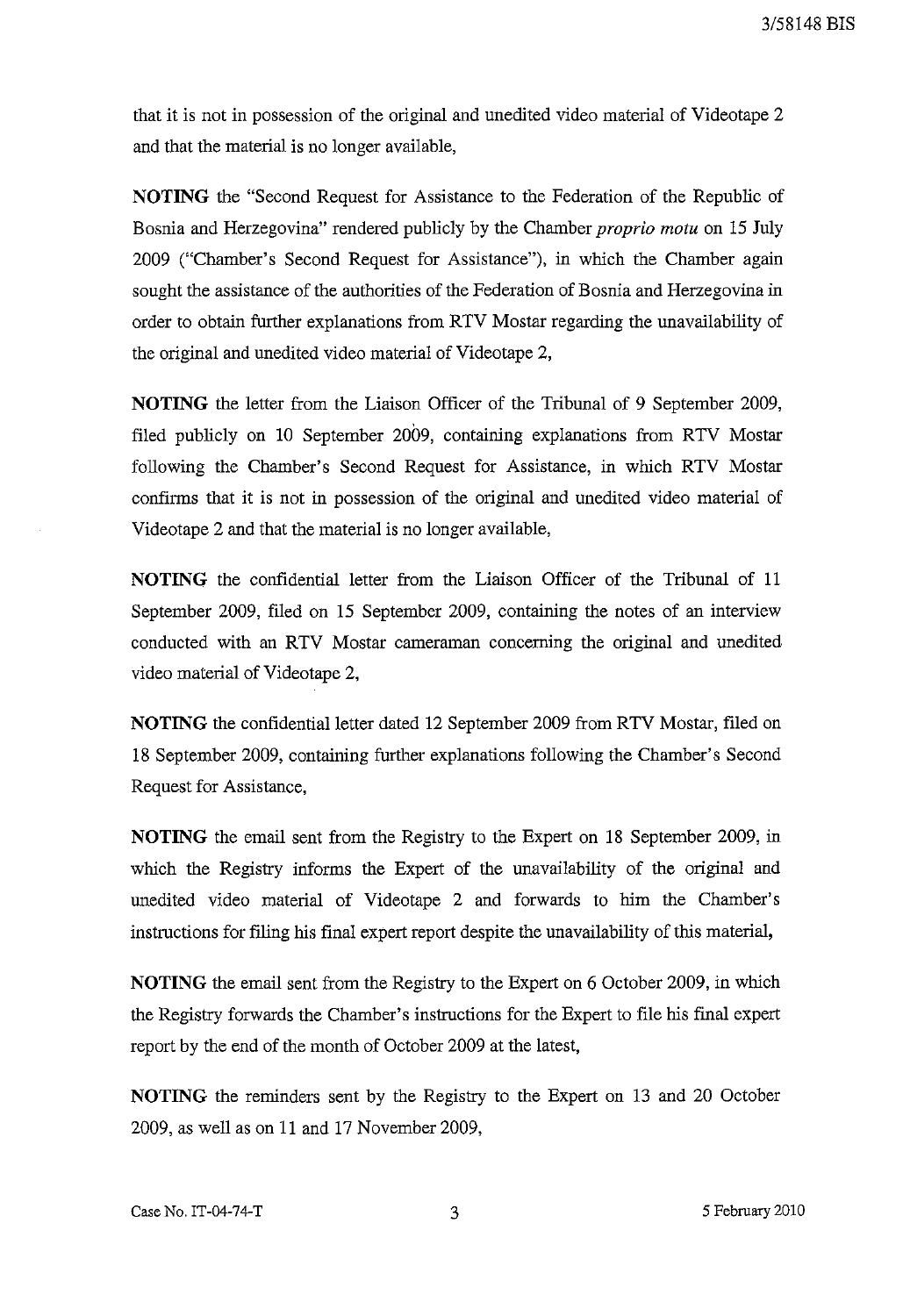**NOTING** the "Order on Urgent Deadlipe for Filing the Report of an Expert Witness for the Chamber", rendered publicly by the Chamber on 14 December 2009, in which the Chamber called upon the Expert to file his final expert report no later than 22 December 2009,

**NOTING** that the final expert report was filed by the Expert on 22 December 2009 (''Expert Report"),

**CONSIDERING** that in the Expert Report, the Expert indicates that he was unable to assess the authenticity of Videotape 2 for the reasons set out in his Expert Report,<sup>2</sup>

**CONSIDERING** that, on the other hand, the Expert has provided his conclusions on the assessment of the authenticity of Videotape 1,

**CONSIDERING** that the Chamber recalls that it ordered an expert study on the authenticity of the Videotapes to assist the Chamber in deciding on the admission of the report entitled "Analysis of the Destruction of the Old Bridge According to Accessible Video Tapes", prepared by Slobodan Jankovic ("Jankovic Report"), and based on the Videotapes,<sup>3</sup>

**CONSIDERING** that before ruling on the admission of the Jankovic Report, the Chamber wishes to elicit the observations of the parties on the Expert Report,

**CONSIDERING** that consequently the Chamber invites the parties to file their observations on the Expert Report within 15 days of this decision, that is 19 February 2010 at the latest,

### **FOR THE FOREGOING REASONS,**

**PURSUANT TO** Rules 54, 94 *his* and 98 of the Rules,

<sup>2</sup>*See* notably the Expert Report, pp. 2-4.

<sup>&</sup>lt;sup>3</sup> Order of 9 September 2008, p. 3.